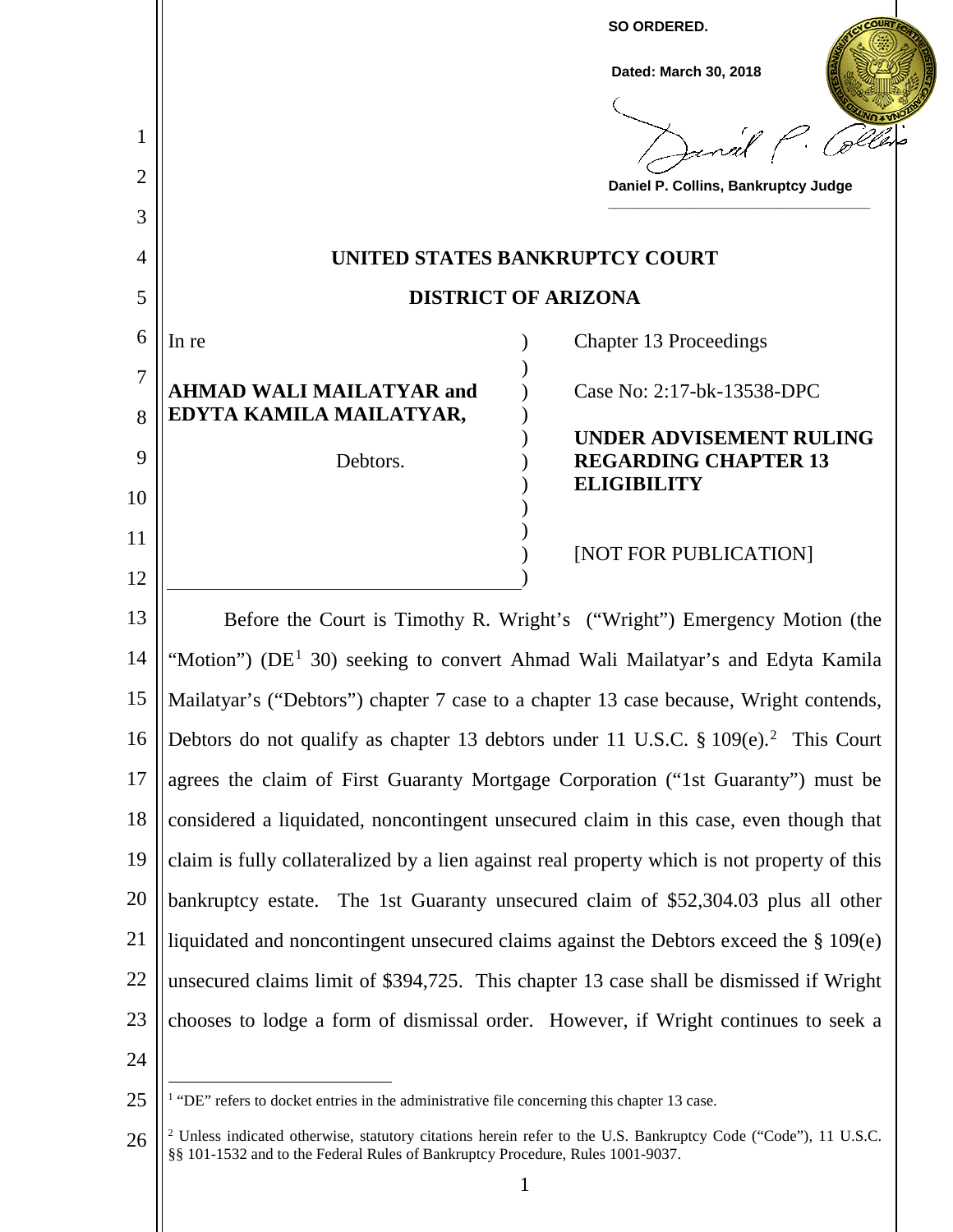1  $\mathcal{L}$ 3 conversion of this case to chapter 7, the Court will set Wright's Motion for an evidentiary hearing to determine the factual issues pertinent to Wright's additional contention that this case was filed in bad faith. $3$ 

4

5

# **I. BACKGROUND**

6 7 1. Debtors filed a voluntary chapter 13 bankruptcy petition in the U.S. Bankruptcy Court for the District of Arizona on November 14, 2017.

8 9 2. Debtors filed their original schedules on November 14, 2017 (DE 1) and amended schedules on March 8, 2018 (DEs 62 and 63).

10 11 12 13 3. Debtors filed their original chapter 13 plan on November 14, 2018 (DE 2) and their amended plan on March 9, 2018 (DE 69). Wright objected to the original plan on January 10, 2018 (DE 26). It does not appear that Wright has yet filed an objection to the amended plan.

14 15 16 17 18 19 20 4. Wright filed an objection ("Homestead Objection") to Debtors' homestead exemption in real property located at 11 East Venado Drive, New River, Arizona (the "Venado Property") (DE 29). Debtors filed a response ("Response") to the Homestead Objection (DE 41) and each of the Debtors filed a declaration in support of their Response. Wright filed a motion to strike Debtors' Response (DE 55) and a reply in support of his Homestead Objection (DE 56). The Court has set a hearing on the Homestead Objection for April 2, 2018, at 11:00 a.m.

21 22 23 24 5. Wright filed his Motion on January 30, 2018 (DE 30) and requested that the Court set the matter for hearing on an expedited basis. Debtors filed a Response on February 13, 2018 (DE 44). The Court held an expedited hearing on February 13, 2018 (DE 46). At that hearing, the Court directed the parties to file briefs on certain legal

25

<sup>26</sup> <sup>3</sup> This Order sets forth the Court's findings of fact and conclusions of law under Rule 7052 of the Rules of Bankruptcy Procedure.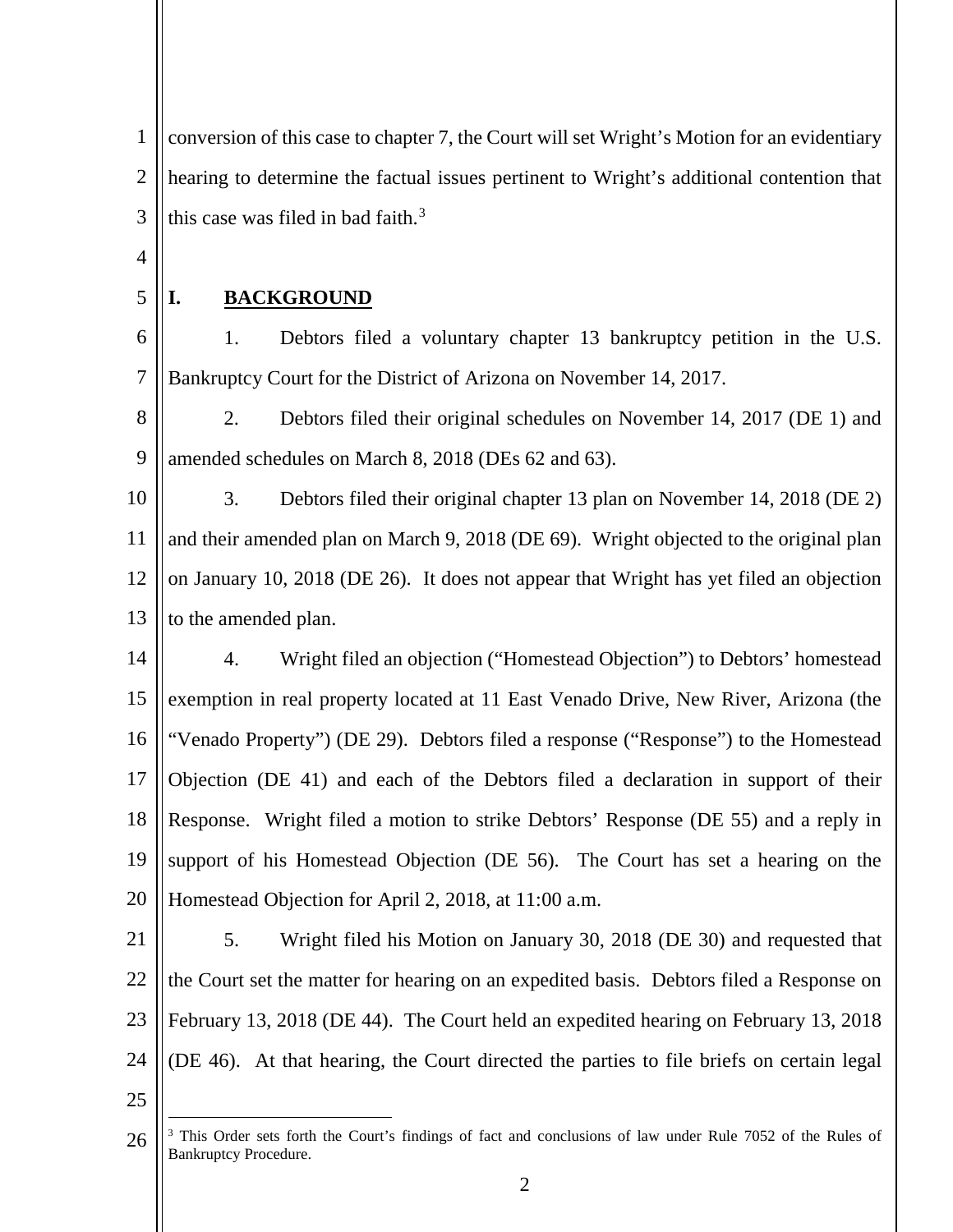| 1              | issues. On February 27, 2018, Debtors filed their Brief on Chapter 13 Debt Limits           |                                                                                                                                                           |  |
|----------------|---------------------------------------------------------------------------------------------|-----------------------------------------------------------------------------------------------------------------------------------------------------------|--|
| $\overline{2}$ | Pursuant to 11 U.S.C. § 109(e) (DE 57) and Wright filed his Brief Regarding Debtors         |                                                                                                                                                           |  |
| 3              | Eligibility Under 11 U.S.C. § 109(e) (DE 58).                                               |                                                                                                                                                           |  |
| $\overline{4}$ |                                                                                             |                                                                                                                                                           |  |
| 5              | П.                                                                                          | <b>JURISDICTION</b>                                                                                                                                       |  |
| 6              |                                                                                             | This Court has jurisdiction over these matters pursuant to 28 U.S.C. §§ 157(b) and                                                                        |  |
| $\overline{7}$ | 1334.                                                                                       |                                                                                                                                                           |  |
| 8              |                                                                                             |                                                                                                                                                           |  |
| 9              | Ш.                                                                                          | <b>ISSUE</b>                                                                                                                                              |  |
| 10             |                                                                                             | Whether a liquidated, noncontingent claim against the Debtors is considered a                                                                             |  |
| 11             | secured claim in Debtors' chapter 13 case for purposes of $\S 109(e)$ if the collateral for |                                                                                                                                                           |  |
| 12             | such claim is not property of Debtors' chapter 13 bankruptcy estate.                        |                                                                                                                                                           |  |
| 13             |                                                                                             |                                                                                                                                                           |  |
| 14             | IV.                                                                                         | <b>ANALYSIS</b>                                                                                                                                           |  |
| 15             |                                                                                             | <b>Section 109(e).</b><br>A.                                                                                                                              |  |
| 16             |                                                                                             |                                                                                                                                                           |  |
|                |                                                                                             | Section 109(e) indicates who is eligible to be a chapter 13 debtor. That paragraph                                                                        |  |
| 17             |                                                                                             | states, in relevant part:                                                                                                                                 |  |
| 18             |                                                                                             | Only an individual with regular income that owes, on the date of the                                                                                      |  |
| 19             |                                                                                             | filing of the petition, noncontingent, liquidated, unsecured debts of less<br>than \$394,725 and noncontingent, liquidated, secured debts of less than    |  |
| 20             |                                                                                             | \$1,184,200 may be a debtor under chapter 13 of this title.                                                                                               |  |
|                |                                                                                             | When called upon to review $\S 109(e)$ , the Ninth Circuit Court of Appeals held:                                                                         |  |
| 22             |                                                                                             | We now simply and explicitly state the rule for determining Chapter                                                                                       |  |
| 21<br>23       |                                                                                             | 13 eligibility under $\S$ 109(e) to be that eligibility should normally be<br>determined by the debtor's originally filed schedules, checking only to see |  |
| 24             |                                                                                             | if the schedules were made in good faith.                                                                                                                 |  |
| 25             |                                                                                             | In re Scovis, 249 F.3d 975, 982 (9th Cir. 2001). Wright has challenged Debtors'                                                                           |  |
| 26             |                                                                                             | bankruptcy as a case filed in bad faith. Before looking at those allegations, however,                                                                    |  |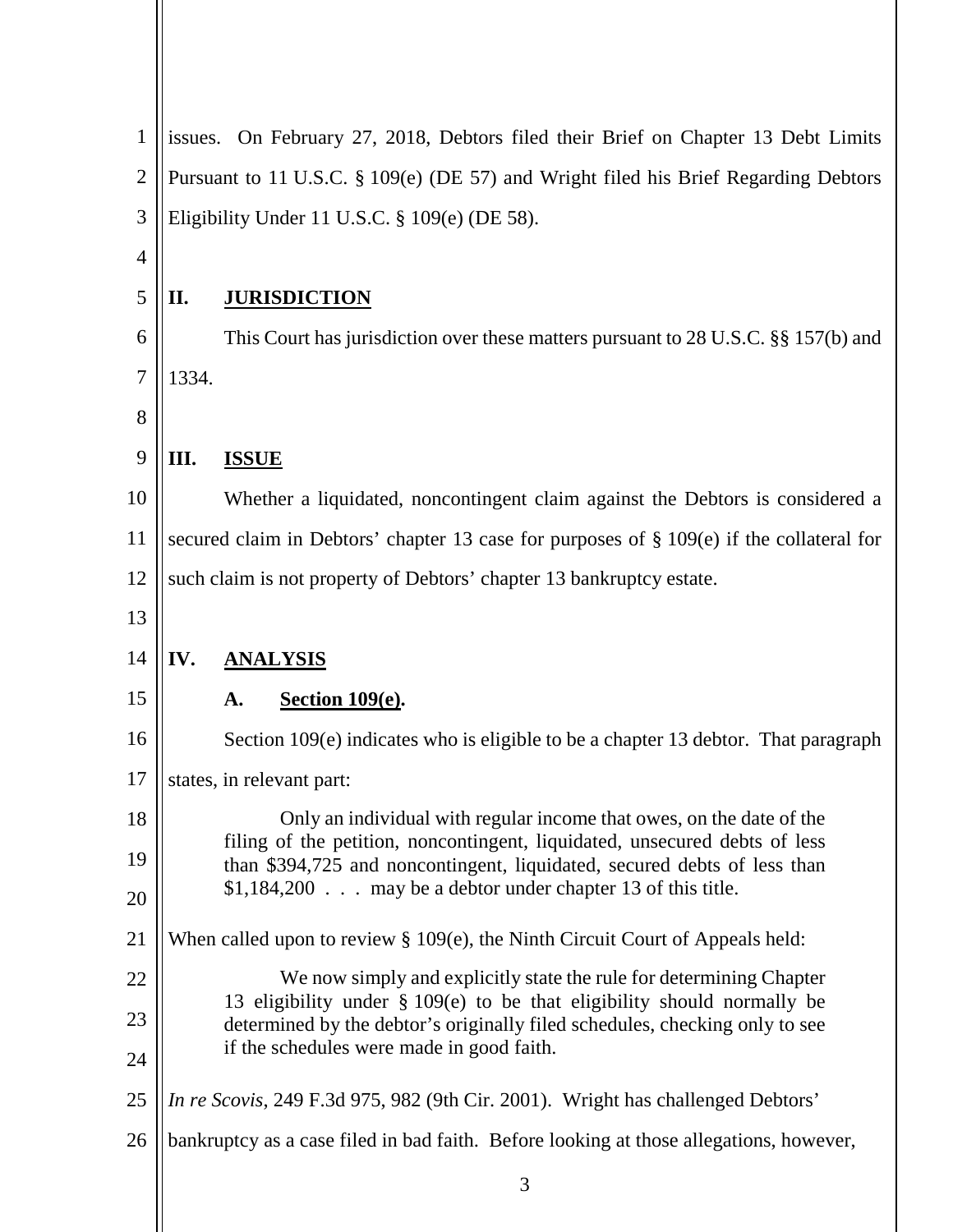1 this Court must examine Debtors' schedules.

2

# **B. Debtors' Schedules and Claims Filed in This Case.**

3 4 5 6 7 Debtors' original schedules (DE 1) reflect their ownership of two residential properties: 7712 East Journey Lane, Scottsdale, Arizona ("Journey Property") valued at \$439,000 and the Venado Property valued at \$349,000. Although the Debtors amended their schedules, the stated values of these two residential properties have not been amended.

8

9 Debtors' original schedules reflected the following secured debts (DE 1 at Schedule D) and unsecured debts (DE 1 at Schedules E and F):

| 10 | <b>Schedule D - Secured Debt</b>                |               | <b>Schedules E and F - Unsecured Debt</b> |                |
|----|-------------------------------------------------|---------------|-------------------------------------------|----------------|
| 11 | JPMorgan Chase Bank,<br>N.A. (2013 Honda CRV)   | 8,838.34      | Chester & Shein, P.C.                     | 48,260.59      |
| 12 | <b>Roundpoint Mortgage</b><br>(Venado Property) | 228,872.82    | <b>Discover</b>                           | 14,499.18      |
| 13 | <b>Rushmore Loan</b>                            |               |                                           |                |
| 14 | Management (Journey<br>Property)                | 403,943.43    | <b>JPMorgan Chase Bank</b>                | 7,722.06       |
| 15 | TD Auto Finance (2017<br>Mitsubishi Outlander)  | 19,686.66     | <b>JPMorgan Chase Bank</b>                | 2,518.81       |
| 16 | TD Auto Finance (2017                           |               |                                           |                |
| 17 | Mitsubishi Outlander)<br>Timothy R. Wright      | 19,990.79     | Sallie Mae                                | 68,207.13      |
| 18 | (Journey Property-2nd Lien<br>Position)         | 262, 295.56   | <b>ToysRUs Mastercard</b>                 | 1,007.33       |
| 19 |                                                 | 943,627.60    |                                           | 142,215.10     |
|    | Less Undersecured Debt                          | $-231,304.11$ | <b>Plus Undersecured Debt</b>             | $+231,304.114$ |
| 20 | <b>Total Secured Debt</b>                       | 712,323.49    | <b>Total Unsecured Debt</b>               | 373,519.21     |
|    |                                                 |               |                                           |                |

21

22 None of these secured or unsecured claims were listed as contingent, unliquidated, or disputed.

- 23
- 24

<sup>25</sup> 26 <sup>4</sup> The undersecured portion of the secured claims totals \$231,304.11. This amount is ascertained by totaling the following: The JPMorgan Chase, N.A. loan on the 2013 Honda CRV exceeds the \$8,500 value by \$338.34. The TD Auto Finance loan on the higher mileage 2017 Mitsubishi exceeds the \$18,000 value by \$1,686.66. The TD Auto Finance loan on the lower mileage 2017 Mitsubishi exceeds the \$19,000 value by \$990.79. The Wright debt, when added to the 1st lien position, exceeds the Journey Property value by \$227,238.99.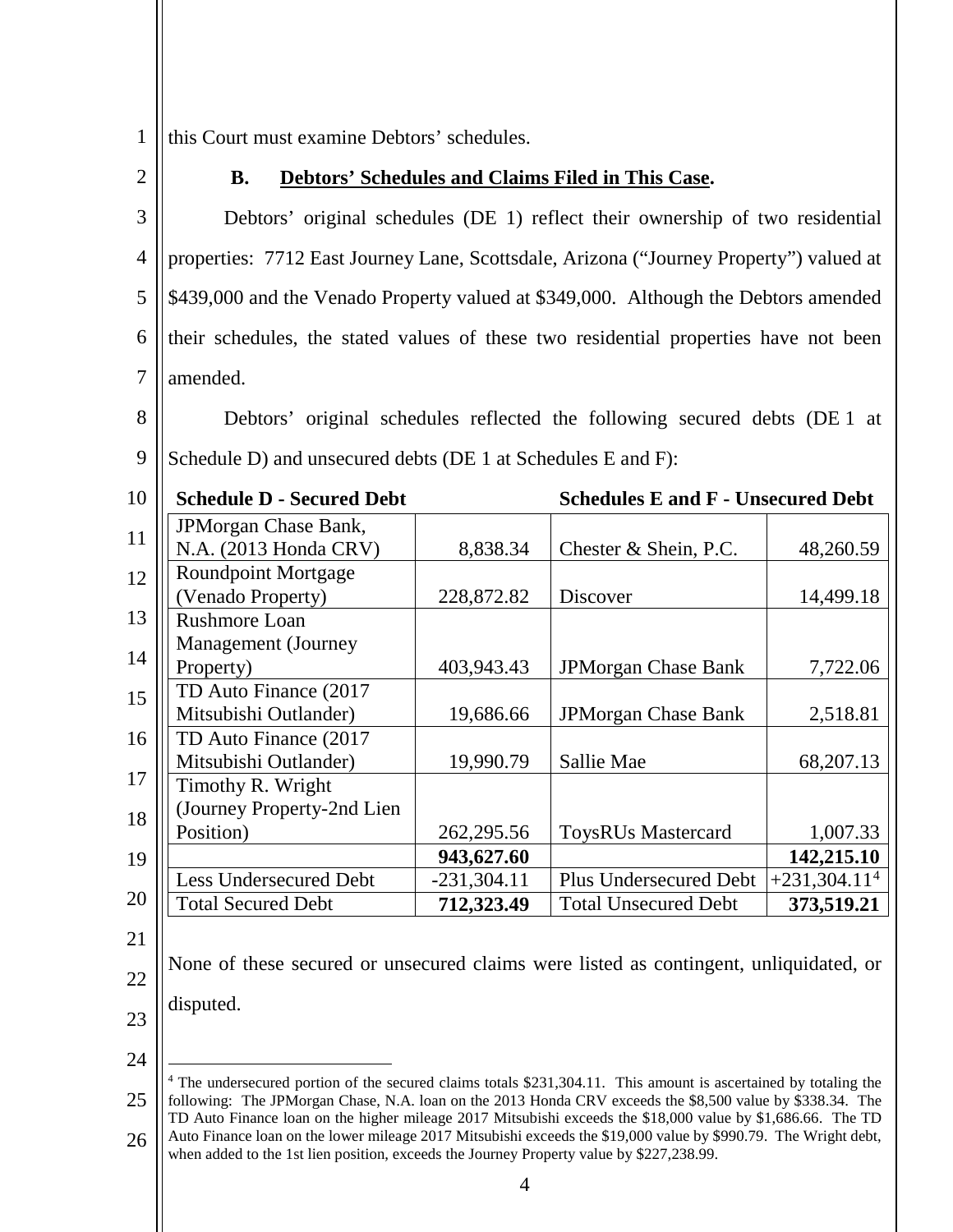| 1              |                                                                  |            | Debtors' Amended Schedule D (DE 62) reflects the following secured and |             |
|----------------|------------------------------------------------------------------|------------|------------------------------------------------------------------------|-------------|
| $\overline{2}$ | unsecured debts:                                                 |            |                                                                        |             |
| 3              | <b>Amended Schedule D - Secured Debt</b>                         |            | <b>Schedules E and F - Unsecured Debt</b>                              |             |
| $\overline{4}$ | <b>First Guaranty Mortgage</b><br><b>Corporation</b> (Non-Estate |            |                                                                        |             |
| 5              | Property)                                                        | 52,304.03  | Chester & Shein, P.C.                                                  | 48,260.59   |
|                | JPMorgan Chase Bank, N.A.                                        |            |                                                                        |             |
| 6              | (2013 Honda CRV)                                                 | 8,493.31   | Discover                                                               | 14,499.18   |
|                | <b>Roundpoint Mortgage</b>                                       |            |                                                                        |             |
| 7              | (Venado Property)                                                | 230,697.86 | <b>JPMorgan Chase Bank</b>                                             | 7,722.06    |
| 8              | <b>Rushmore Loan Management</b>                                  |            |                                                                        |             |
|                | (Journey Property)                                               | 406,594.52 | <b>JPMorgan Chase Bank</b>                                             | 2,518.81    |
| 9              | TD Auto Finance (2017                                            |            |                                                                        |             |
|                | Mitsubishi Outlander)                                            | 19,701.81  | Sallie Mae                                                             | 68, 207. 13 |
| 10             | TD Auto Finance (2017                                            |            |                                                                        |             |
| 11             | Mitsubishi Outlander)                                            | 20,049.33  | <b>ToysRUs Mastercard</b>                                              | 1,007.33    |
|                |                                                                  |            |                                                                        |             |

|    |                                                                                            | 771,246.34 | <b>Undersecured Debt</b>                                                        | $232,641.22^6$ |
|----|--------------------------------------------------------------------------------------------|------------|---------------------------------------------------------------------------------|----------------|
| 13 |                                                                                            |            | <b>Total Unsecured Debt</b>                                                     | 374,856.32     |
| 14 | Most of the secured debt balances in the amended Schedule D are different than originally  |            |                                                                                 |                |
| 15 | scheduled. It is not clear why this is so. None of these secured claims are listed as      |            |                                                                                 |                |
| 16 | contingent or unliquidated. Only the 1st Guaranty secured claim is identified as disputed. |            |                                                                                 |                |
| 17 |                                                                                            |            | If the 1st Guaranty claim (filed with this Court on March 27, 2018 as Claim #8) |                |
| 18 | must be considered a secured claim, as both 1st Guaranty and the Debtors contend,          |            |                                                                                 |                |
| 19 | Debtors numerically qualify under § 109(e) to be chapter 13 debtors. On the other hand,    |            |                                                                                 |                |

Property) 32,405.485 **142,215.10**

20 21

 $12$  || Property)

Timothy R. Wright (Journey

- 
- 22

23

if the 1st Guaranty claim must be considered an unsecured claim for § 109(e) purposes,

 <sup>5</sup> This amount represents the Wright claim reflected in Amended Schedule D as \$262,295.56 less the undersecured portion of that claim as \$229,890.08.

<sup>24</sup> 25 26 <sup>6</sup> The undersecured portion of the secured claims totals \$232,641.22. This amount is ascertained by totaling the following: The JPMorgan Chase, N.A. loan on the 2013 Honda CRV no longer exceeds the \$8,500 value. The TD Auto Finance loan on the higher mileage 2017 Mitsubishi exceeds the \$18,000 value by \$1,701.81. The TD Auto Finance loan on the lower mileage 2017 Mitsubishi exceeds the \$19,000 value by \$1,049.33. The Wright debt, when added to the 1st lien position, exceeds the Journey Property value by \$229,890.08. yes,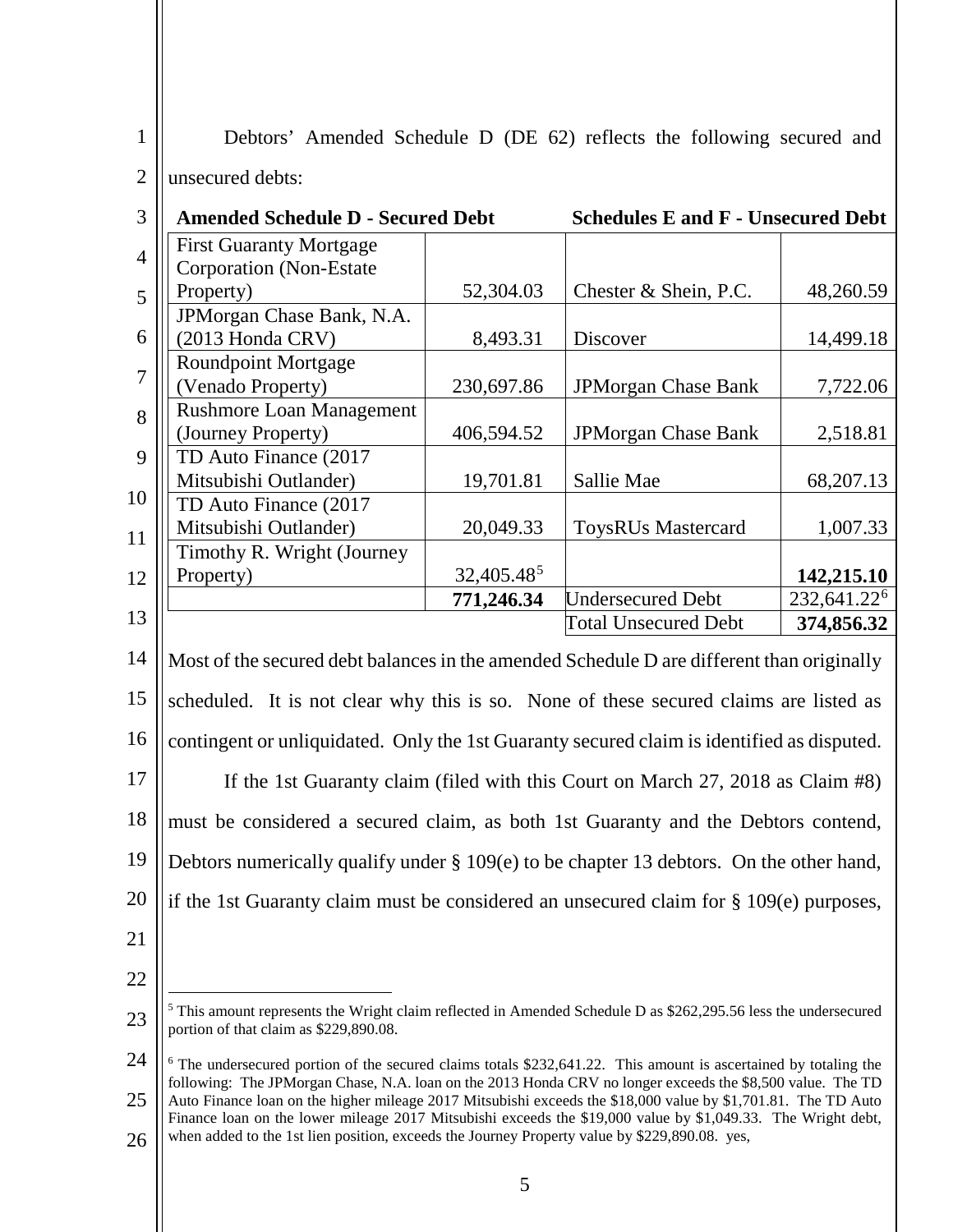| $\mathbf{1}$   | then Debtors' unsecured debt would total \$427,160.35 <sup>7</sup> and Debtors would not be eligible                                                                                                                                                                           |  |
|----------------|--------------------------------------------------------------------------------------------------------------------------------------------------------------------------------------------------------------------------------------------------------------------------------|--|
| $\overline{2}$ | as chapter 13 debtors.                                                                                                                                                                                                                                                         |  |
| 3              | $\mathbf{C}$ .<br>Case Law.                                                                                                                                                                                                                                                    |  |
| 4              | Wright cites this Court to five cases in support of his position that the 1st Guaranty                                                                                                                                                                                         |  |
| 5              | claim is an unsecured claim against this estate. Each of these cases look to $\S 506(a)(1)$                                                                                                                                                                                    |  |
| 6              | of the Code. That Code provision states, in relevant part:                                                                                                                                                                                                                     |  |
| 7<br>8         | An allowed claim of a creditor secured by a lien on property in<br>which the estate has an interest, or that is subject to set off under section                                                                                                                               |  |
| 9              | 553 of this title, is a secured claim to the extent of the value of such<br>creditor's interest in the estate's interest in such property, or to the extent                                                                                                                    |  |
|                | of the amount subject to setoff, as the case may be, and is an unsecured<br>claim to the extent that the value of such creditor's interest or the amount                                                                                                                       |  |
| 10<br>11       | so subject to set off, is less than the amount of such allowed claim.                                                                                                                                                                                                          |  |
|                |                                                                                                                                                                                                                                                                                |  |
| 12             | In reviewing $\S 506(a)$ in connection with that court's $\S 109(e)$ analysis, Bankruptcy                                                                                                                                                                                      |  |
| 13             | Judge Pappas held that:                                                                                                                                                                                                                                                        |  |
| 14<br>15       | [T] he term secured claim, and thus secured debt, was intended by Congress<br>to refer to a claim of a creditor secured by a lien on property in which the<br>debtor's bankruptcy estate owns an interest, and is limited in amount to the                                     |  |
| 16             | extent of the value of the creditor's interest in the bankruptcy estate's<br>interest.                                                                                                                                                                                         |  |
| 17             |                                                                                                                                                                                                                                                                                |  |
| 18             | In re Brown, 250 B.R. 382, 384 (Bankr.D.Idaho 2000). The Ninth Circuit BAP agreed                                                                                                                                                                                              |  |
| 19             | with Judge Pappas when it cited $\S$ 506(a)(1) and noted that:                                                                                                                                                                                                                 |  |
| 20             | a claim is secured only to the extent of the value of a creditor's interest in                                                                                                                                                                                                 |  |
| 21             | the estate's interest in such property.                                                                                                                                                                                                                                        |  |
| 22             | In re Smith, 435 B.R. 637, 647 (9th Cir. BAP 2010). <sup>8</sup> None of these cases cited by                                                                                                                                                                                  |  |
| 23             |                                                                                                                                                                                                                                                                                |  |
| 24             | 7 \$374,856.32 (unsecured debt per the chart of claims above) plus the 1st Guaranty claim of \$52,304.03.                                                                                                                                                                      |  |
| 25<br>26       | <sup>8</sup> Wright also cites the following cases for essentially the same proposition: <i>In re Green</i> , 574 B.R. 570, 579<br>(Bankr.E.D.N.C. 2017), In re Lower, 311 B.R. 888, 893-94 (Bankr.D.Colo. 2004), and In re Fuson, 404 B.R. 872,<br>876 (Bankr.S.D.Ohio 2008). |  |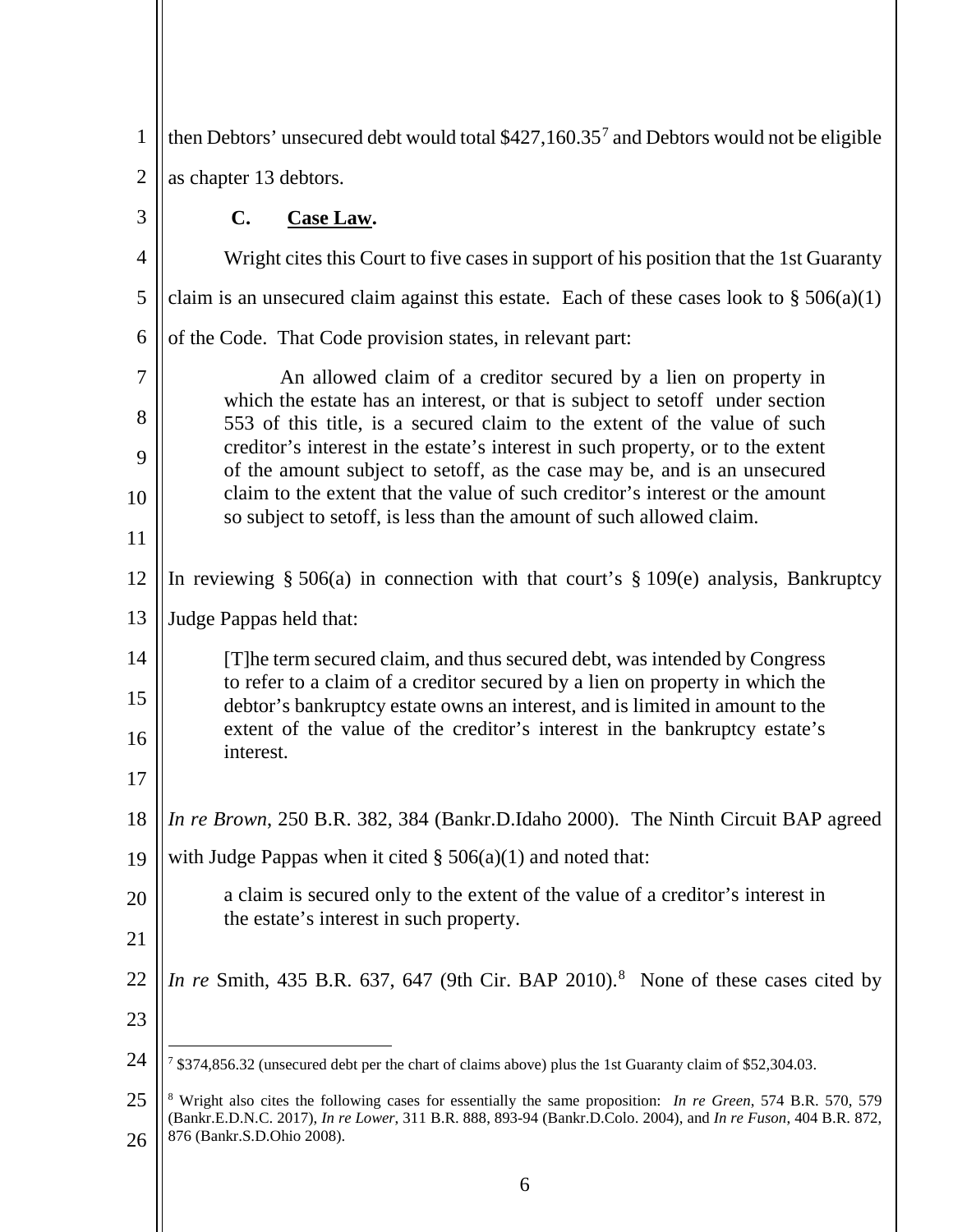1  $\mathfrak{D}$ 3 4 5 6 7 8 9 10 11 12 13 14 15 16 17 18 19 20 21 22 23 Wright are binding on this Court,<sup>9</sup> but this Court continues to adhere to its position announced in the case of *In re Sample*, 2:10-bk-38373-DPC, 2013 WL 3759795 (Bankr. D.Ariz. July 15, 2013) where this Court held: ". . . so long as there is not a contrary published opinion from the District Court of Arizona, this Court will follow the opinions of the Ninth Circuit BAP, whether or not this Court agrees with the reasoning behind the particular BAP decision." In any event, the force of logic of Judge Pappas and the BAP leaves this Court with the conviction that they both correctly interpreted  $\S 506(a)$  and  $\S 109(e)$ . **D. Wright's Valuation of the Journey Property.** Debtors argue that if they do not qualify to be chapter 13 debtors under the information they supplied in their amended schedules, the Court should use Wright's value of the Journey Property because it is \$36,000 higher than the Debtors' valuation and he should be estopped from using any other valuation amount. If the Court adopted Debtors' argument, it would produce an increase in Debtors' secured debt by \$36,000, but would correspondingly reduce their unsecured debt by \$36,000. Debtors' unsecured debt would therefore total \$391,160.35, a mere \$3,564.65 below the unsecured debt limit of \$394,725 imposed under § 109(e). While appreciating Debtors' creativity, this Court is nevertheless bound by Debtors' valuations on their property, unless those scheduled valuations were not made in good faith. *See In re Scovis*, 249 F.3d at 982. Debtors' valuations are, of course, the same values used to determine the secured amount to be paid to Wright under Debtors' amended chapter 13 plan. *See* DE 69 at 5. If any party is to be bound by collateral estoppel, it is the Debtors. The Court will not now condone

24

<sup>25</sup> 26 9 Wright also cites what he claims to be both older cases and the minority of cases holding a claim is secured for § 109(e) purposes if it is secured by any property, not just estate property. *See In re Belknap*, 174 B.R. 182, 183 (Bankr. W.D.N.Y. 1994) and *In re White*, 148 B.R. 283 (Bankr. N.D.Ohio 1992). This Court need not decide whether these cases are either outdated or occupy a minority position. This Court will follow the Ninth Circuit BAP's view on this subject.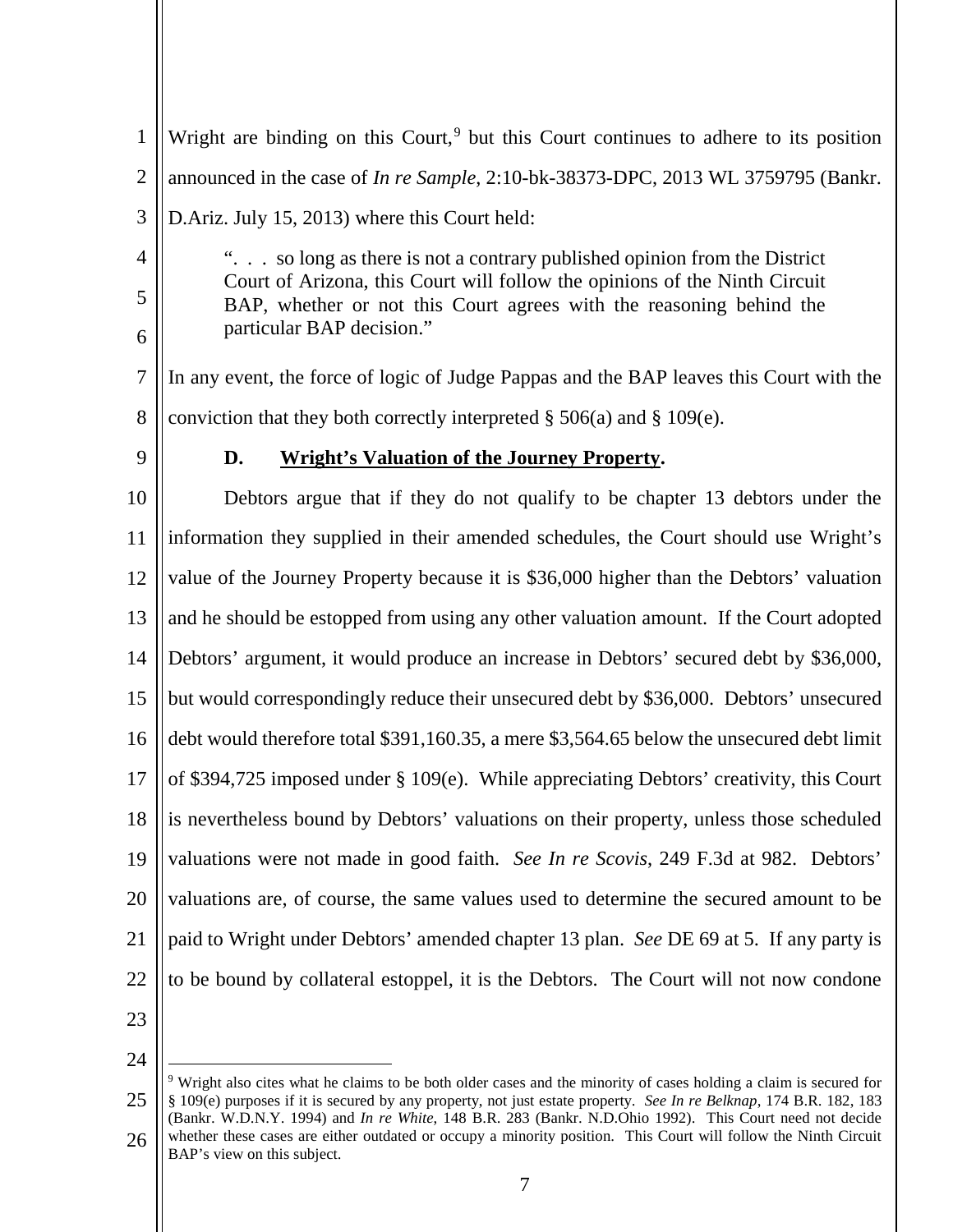1  $\mathcal{L}$ Debtors to abandon their repeated and consistent \$439,000 valuation of the Journey Property in an effort to squeeze under the § 109(e) unsecured debt limits.

3

### **E. The Homestead Exemption Objection.**

4 5 6 7 8 9 10 11 12 Debtors claimed the Venado Property as their exempt homestead. Wright objected to that claimed exemption contending, among other things, that the Journey Property alone, and not the Venado Property, is the Debtors' residence for the purpose of applying Arizona's homestead statute, A.R.S. § 33-1101, *et seq*. As noted above, Wrights' Homestead Objection is set for hearing on Monday, April 2, 2018, at 11:00 a.m. If the Debtors prevail in that contested matter, the Court's decision herein will remain unaffected. If Wright prevails on his homestead exemption objection, the Court will look to the parties to indicate their contentions as to what implications, if any, that result would have on this Under Advisement Ruling.

13

#### 14

# **V. CONCLUSION**

15 16 17 18 19 20 Based on the foregoing, this Court finds that Debtors do not qualify under § 109(e) to be chapter 13 debtors, as their unsecured debts exceed the \$394,725 maximum amount allowed. Debtors' schedules reveal that, once the 1st Guaranty claim is correctly identified as an unsecured claim, Debtors unsecured debt exceeds the § 109(e) unsecured debt limit. This determination is made without testing whether Debtors' schedules were filed in good faith.

21

22 23 24 The Court will sign an order dismissing this case if Wright chooses to lodge such an order. If Wright continues to seek an order of this Court converting this case to a chapter 7 liquidation, the Court will set an evidentiary hearing to determine whether, as Wright contends, this chapter 13 case was filed in bad faith.

25

## **DATED AND SIGNED ABOVE.**

26